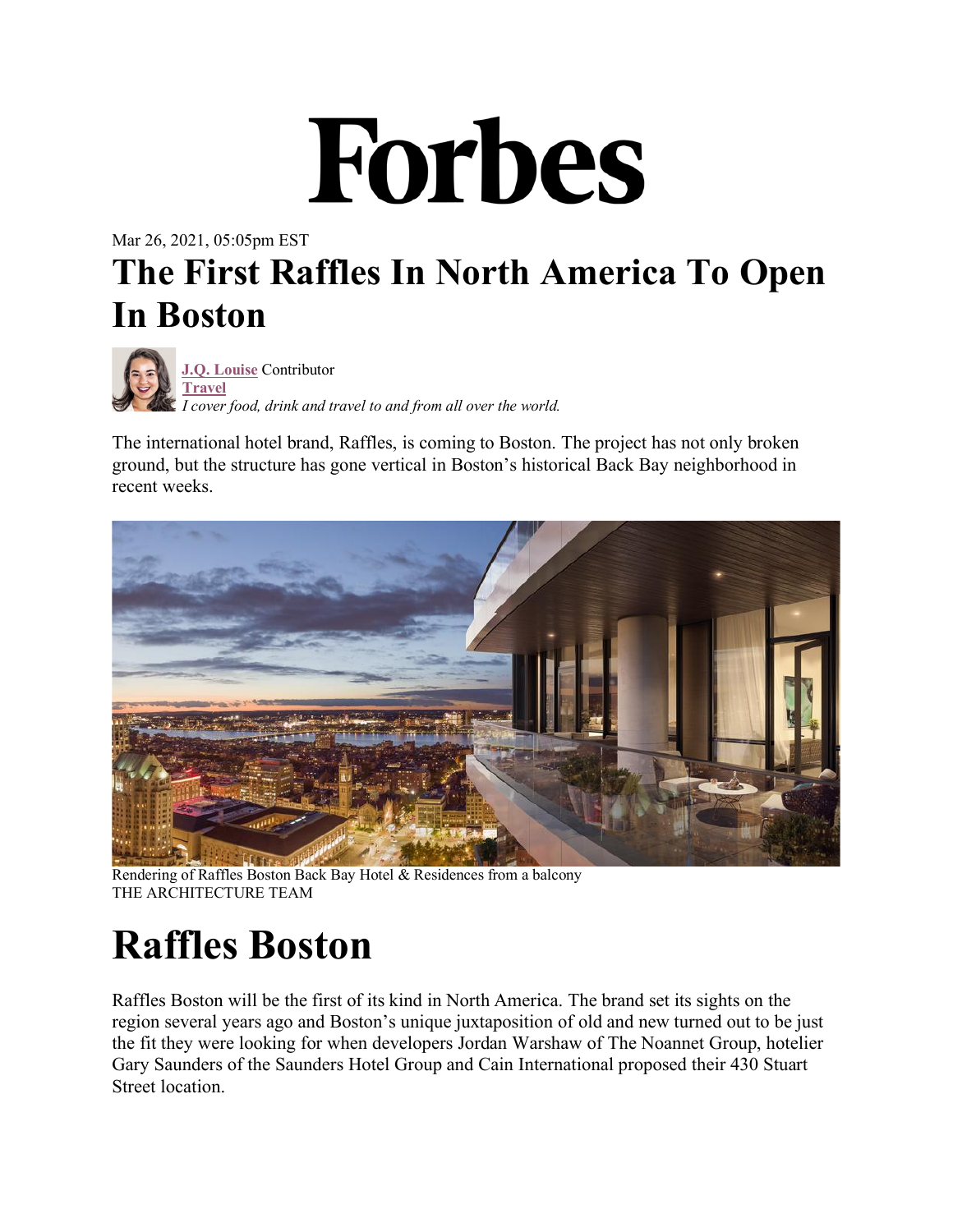Raffles differentiates itself from other luxury brands by immersing their properties into the locality. Each hotel has its own flair and takes cues from the surrounding neighborhood by incorporating local flavors and styles. According to Jordan Warshaw of The Noannet Group, "When we met the Raffles team, we knew we had found the perfect hotel to bring to Boston. Their keyword is "adventure", which you can see in the locations, designs and experiences of each Raffles hotel around the world, and working together with them, we have designed an exciting, amenity-filled, adventurous hotel in the heart of one of the country's most storied neighborhoods." Boston's balance of modernity and heritage, combined with the central location of the site is certainly what brought the brand to the Northeast.

## **Raffles Boston Will Offer Both a Hotel & Residences**



The property will feature both a hotel and private residences. The hotel will have 147 guestrooms, including 15 Gallery Suites, 14 Garden Suites, and a Presidential Suite. Hotel guestrooms are located on the 6th through 14th floors. The residences begin on the 15th floor. The 15th and 16th floors will solely offer pied-a-terres, the 17-19th floors will be the hotel's "Sky Lobby", the 21st-33rd floors offer one-to-three-bedroom condos, and penthouses are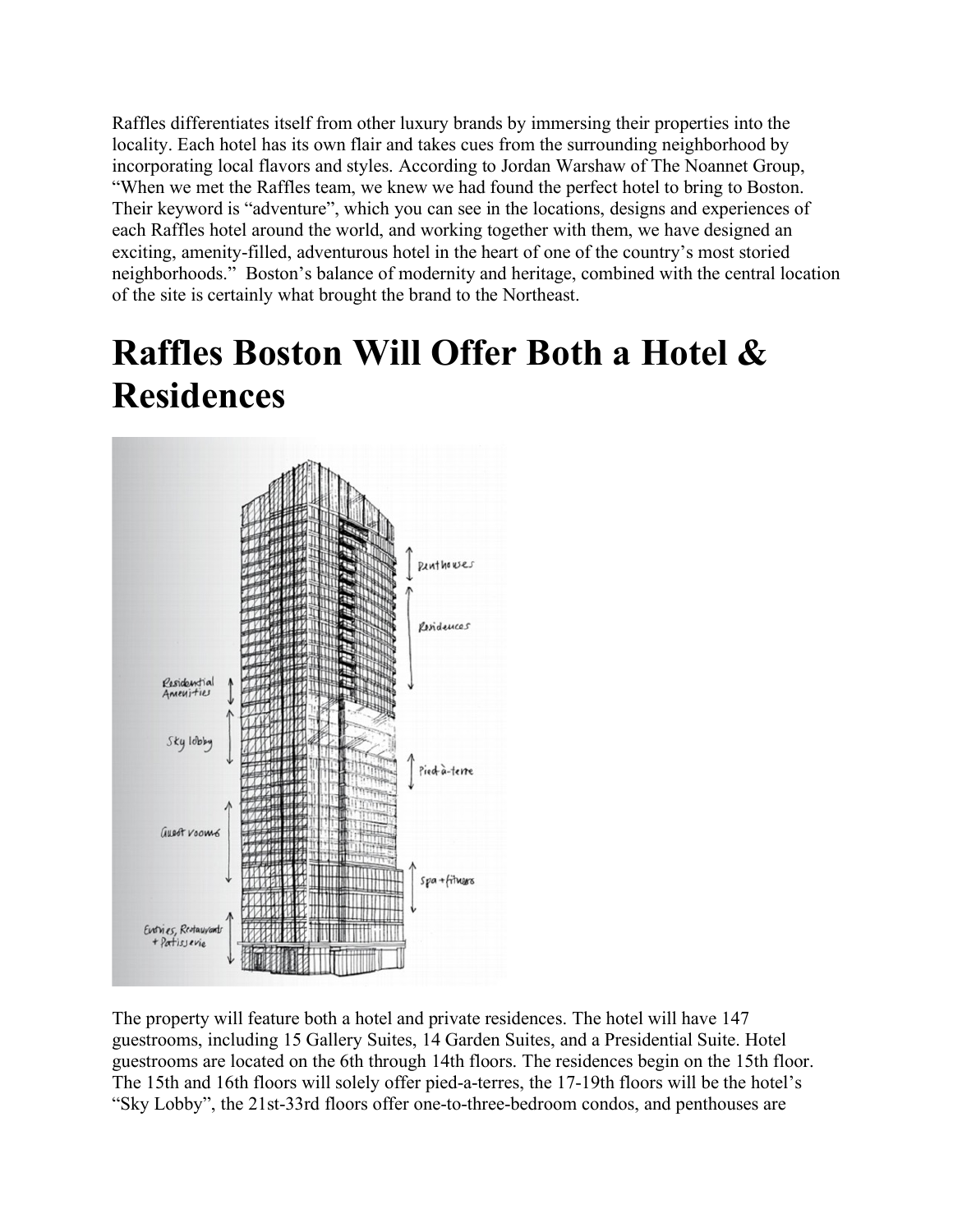located on the 34th and 35th floors. All residences will be finished with cool marble and warm wood tones to create modern yet tactile spaces.

## **Amenities**



Rendering of Raffles Boston Back Bay Hotel & Residences, Sky Lobby Fine Dining Restaurant STONEHILL TAYLOR

"What sets Raffles Boston apart from other luxury towers in Boston is that this building is all about fun. Our diverse amenity spaces offer our guests and residents a true vertical neighborhood experience." Says Gary Saunders of the Saunders Hotel Group. The property will have a total of 16 different amenity spaces throughout the residences and hotel. Residents will have access to six "resident only" amenity spaces on the 21st floor, including: The Secret Garden, a garden-like space offering a Singaporean-inspired tea experience; The Residents' Library, which is a lounge area; and The Emerald Terrace—an al fresco dining area; The Sports Lounge, where residents can watch movies or sports; the Nantucket Cottage Tasting Kitchen and Wine Lounge; and the Residents' Private Dining Room.